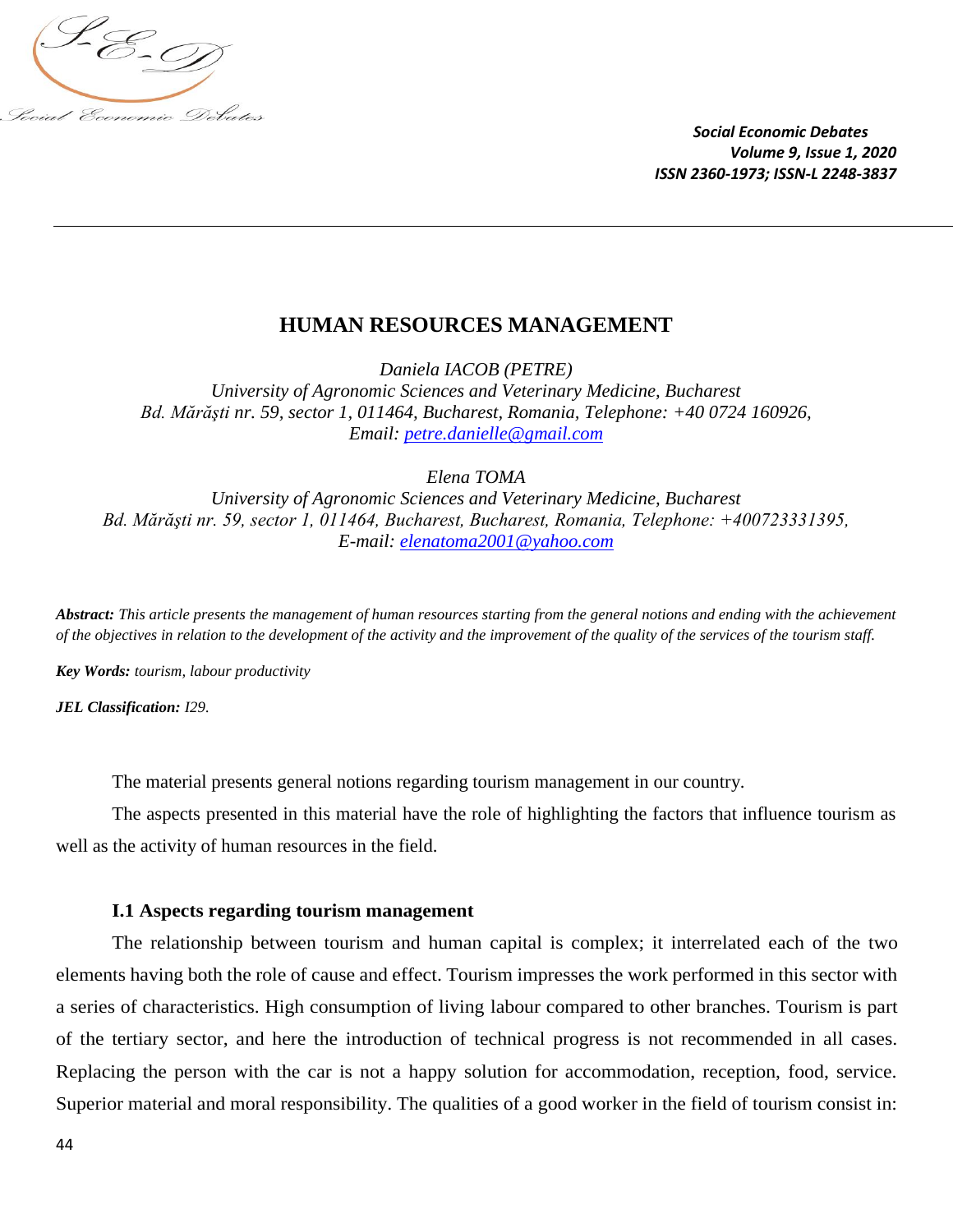

maximum fairness, patience, solicitude, the ability to anticipate the needs of the tourist. High level and complex training. Working in tourism requires, in addition to technical knowledge, a high general level of training and culture, close to that of tourists. The tourism worker must have communication skills and great flexibility. Physical skills and attire are mandatory. Direct worker-client relations, through a participation in a greater or lesser proportion of the tourist to the realization of the service itself. Accentuated seasonality and high fluctuation of the staff compared to other activity sectors due to the seasonal concentration of the tourist circulation and the temporary functioning of an important part of the technical-material base. Using the part-time work model. These are weekend jobs, on the occasion of various events or holidays or for certain activities. Feminization of the labour force, high mobility, employment of the entire working time of a day.

All these directly influence the number and dynamics of workers, their structure, the level of labour productivity, the systems of interest and corresponding, the policy of selection and recruitment, the organization of professional training<sup>145</sup>. The evolution and structure of the staff employed in tourism. The development of tourism was accompanied by a sustained dynamic of the staff employed in this branch. More accentuated than in other compartments of the economy, the increase in the number of workers reflects, on the one hand, the trends in the evolution of the tourist phenomenon and, on the other hand, the characteristics of work in this sector.

The total number of tourism workers according to the WTTC has thus evolved:

| Wordlwide        | 2011  | 2012  | 2013  | 2014  | 2015  | 2016  | 2017   | 2018   |
|------------------|-------|-------|-------|-------|-------|-------|--------|--------|
| Real growth      | 1,4   | 5,1   | 0,6   | 2,7   | 3,1   | $-4$  | $-3,1$ | $-0,8$ |
| % Ratio in the   | 9,2   | 9,5   | 9,4   | 9,5   | 9,6   | 9,1   | 8,8    | 8,6    |
| total            |       |       |       |       |       |       |        |        |
| Workplaces (mil) |       |       |       |       |       |       |        |        |
|                  | 242,3 | 254,7 | 256,5 | 263,5 | 271,8 | 260,8 | 252,7  | 250,5  |

The direct contribution of tourism to the number of jobs:

Source: www.insse.ro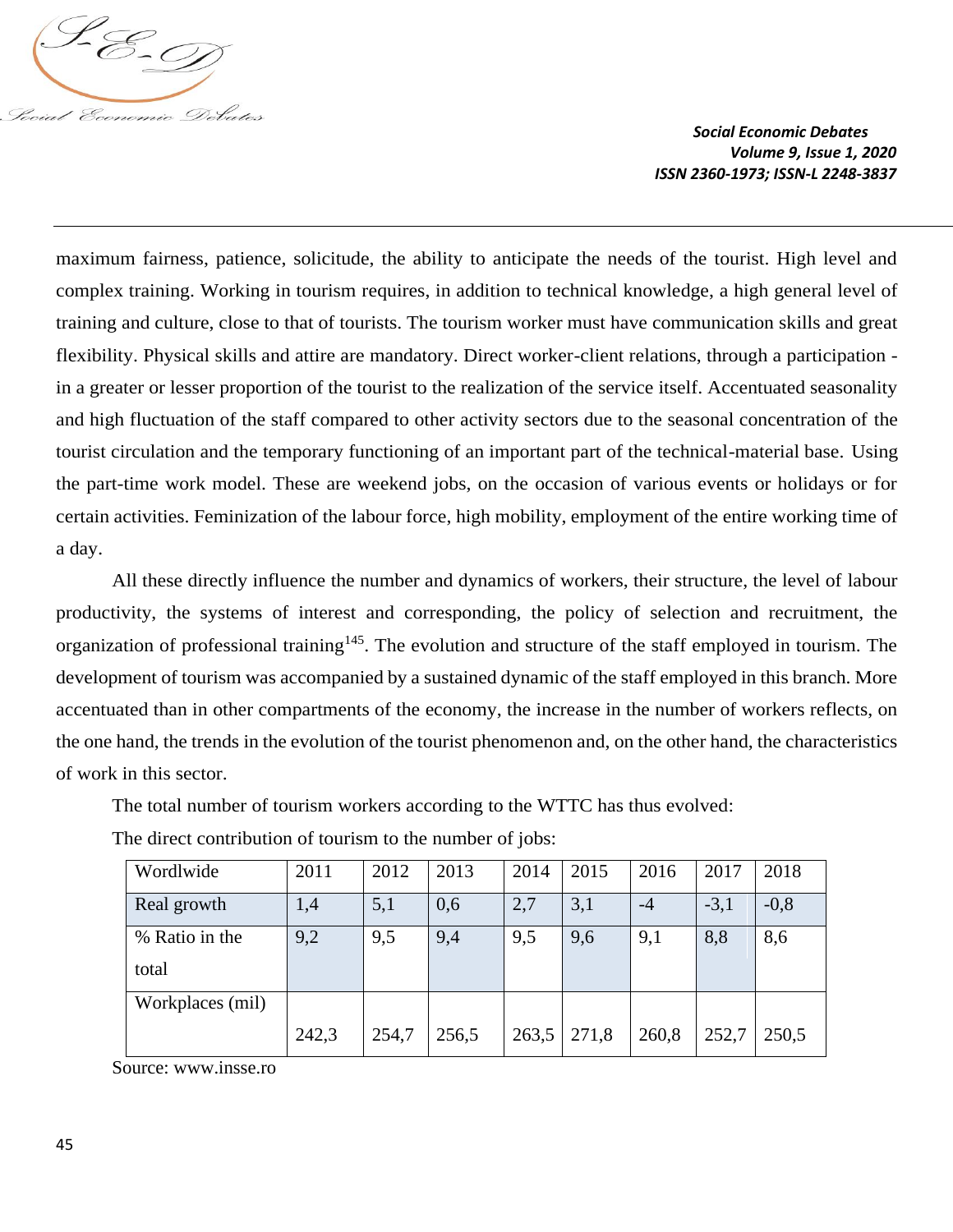

Compared to the global evolution, the situation differs significantly from one country to another. Thus, the countries ranked in the top in terms of tourist traffic - such as France, Spain, USA - are also characterized by a good staffing, with important shares of its total workforce, in the second sample are countries launched relatively recently in the tourist circulation, emitting countries like Great Britain, Germany. A distinct group is formed by the countries with a tradition in tourism and where the share of workers in tourism, relatively high, remains constant. Countries with a modest number of tourism workers, this category also includes our country.

The evolution of the population employed in tourism in the period 2010-2018

| Indicatores           | 2010 | 2011 | 2012 | 2013 | 2014 | 2015 | 2016 | 2017 | 2018 |
|-----------------------|------|------|------|------|------|------|------|------|------|
| Population            |      |      |      |      |      |      |      |      |      |
| employed by hotels    |      |      |      |      |      |      |      |      |      |
| and restaurants, mil. | 95   | 105  | 133  | 133  | 134  | 156  | 162  | 125  | 133  |
| Population            | 8329 | 8306 | 8238 | 8390 | 8469 | 8726 | 8747 | 8411 | 8371 |
| in<br>employed        |      |      |      |      |      |      |      |      |      |
| economy, thousand     |      |      |      |      |      |      |      |      |      |
| Population            |      |      |      |      |      |      |      |      |      |
| ratio in<br>employed  | 1,14 | 1,26 | 1,61 | 1,58 | 1,58 | 1,78 | 1,85 | 1,48 | 1,58 |
| tourism               |      |      |      |      |      |      |      |      |      |

Source: www.insse.ro

Foreign researchers appreciate the diversity of employees in this sector appreciating that in some geographical areas, tourism and hospitality offer an attractive environment, a high status, competitive conditions and good wages, which have a high demand on the labour market, but at the opposite pole is also, the unqualified staff, being characterized by poor conditions, low salaries, being recruited from socially disadvantaged groups, not having the skills and professionalism required for this sector of activity (Baum, 1995).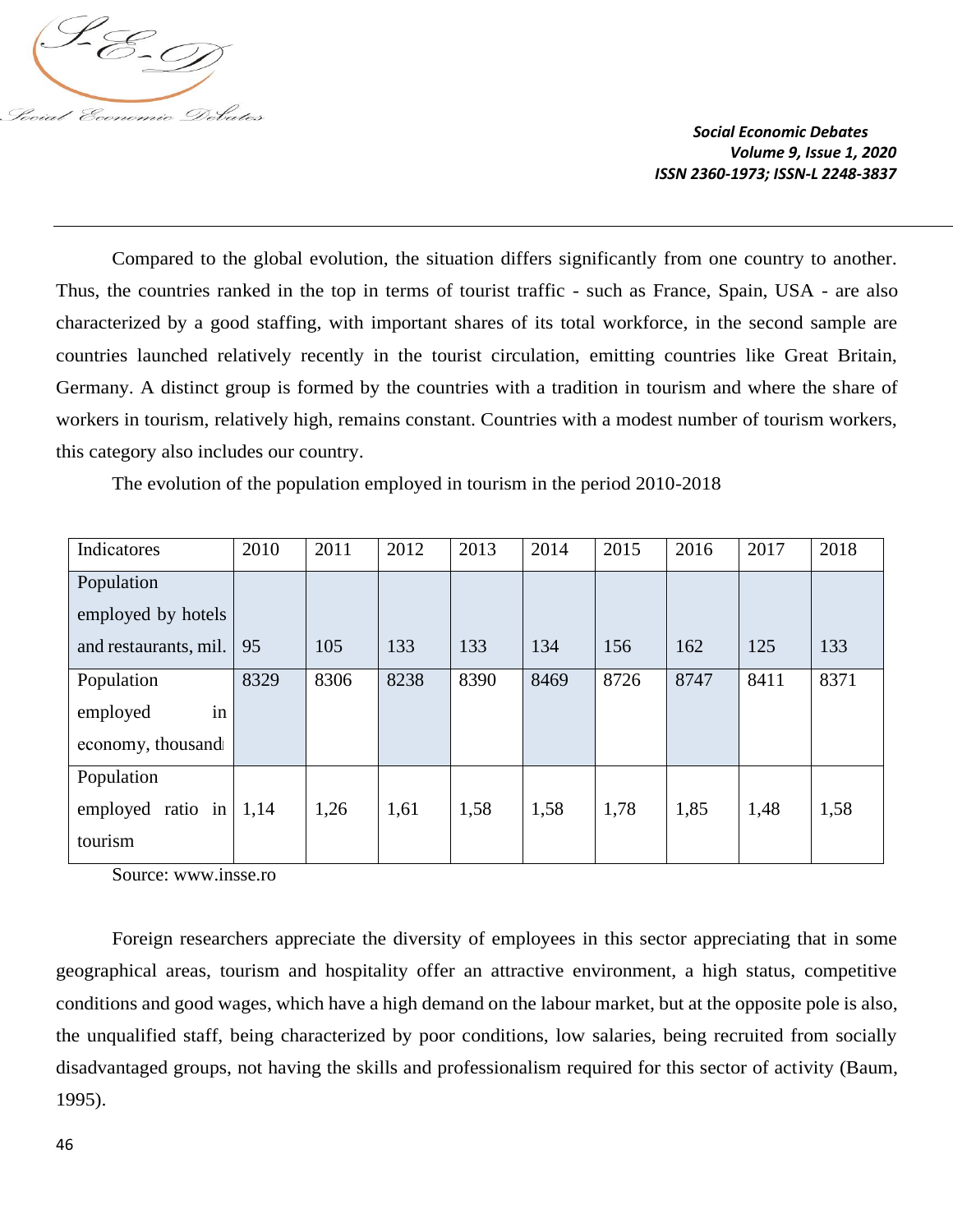

In characterizing the labour force, along with the quantitative aspects, we are also interested in structural mutations. The most common way of grouping workers is the function performed. Thus, from the point of view of the sector in which he works, we have staff employed in: hotel, represents, on a global scale, 40-50% of the total, food, with 30-40%; travel agencies, about 5%, tourism administration, 1-2%; other sectors of the tourism industry, by 3-4%. From the point of view of the role or importance of the position, the tourism workers fulfill: direct functions - in the hotel, food, travel agencies, transport - 90% of the total employees; indirect functions - in the cultural-sports, recreational and entertainment sectors - 10% of the staff (Minciu, 2001).

From the point of view of professional training: Management staff with higher education - 10%; technicians with specialized secondary and higher education - 8%; basic staff with specialized quality - 42%; basic staff without qualification - 40%.

The structure of workers according to professional status shows that over 90% of employees have the status of employees, 7.3% employers and almost 3% self-employed (Minciu, 2001). And, in the future, an increase in the number and share of tourism workers is expected, in parallel with a diversification of professions, as a result of adapting to the evolutions of demand.

## **I.2. Labour productivity in tourism:**

**Labor productivity of tourism workers.** The labour productivity is also for the field of tourism one of the main indicators of the quality of the activity, respectively of the quality of the activity, respectively of the efficiency of the use of human resources (Minciu, 2001). The labour productivity can be defined by the amount of goods and services produced in the unit of time. The most appropriate way to characterize labour productivity in the field of tourism is the expression of value: earnings, percentage of GDP, value added per worker and/or unit of time. The labour productivity in value expression does not completely reflect the economic and, especially, the social effect of the labour spent. As such, it is necessary to use the combined value and physical indicators to get a complete picture of how the workforce is used and its efficiency. The labour productivity indicators are calculated both at the macroeconomic level, for the whole tourist activity, and on various components or structures depending on the objectives pursued. The labour productivity in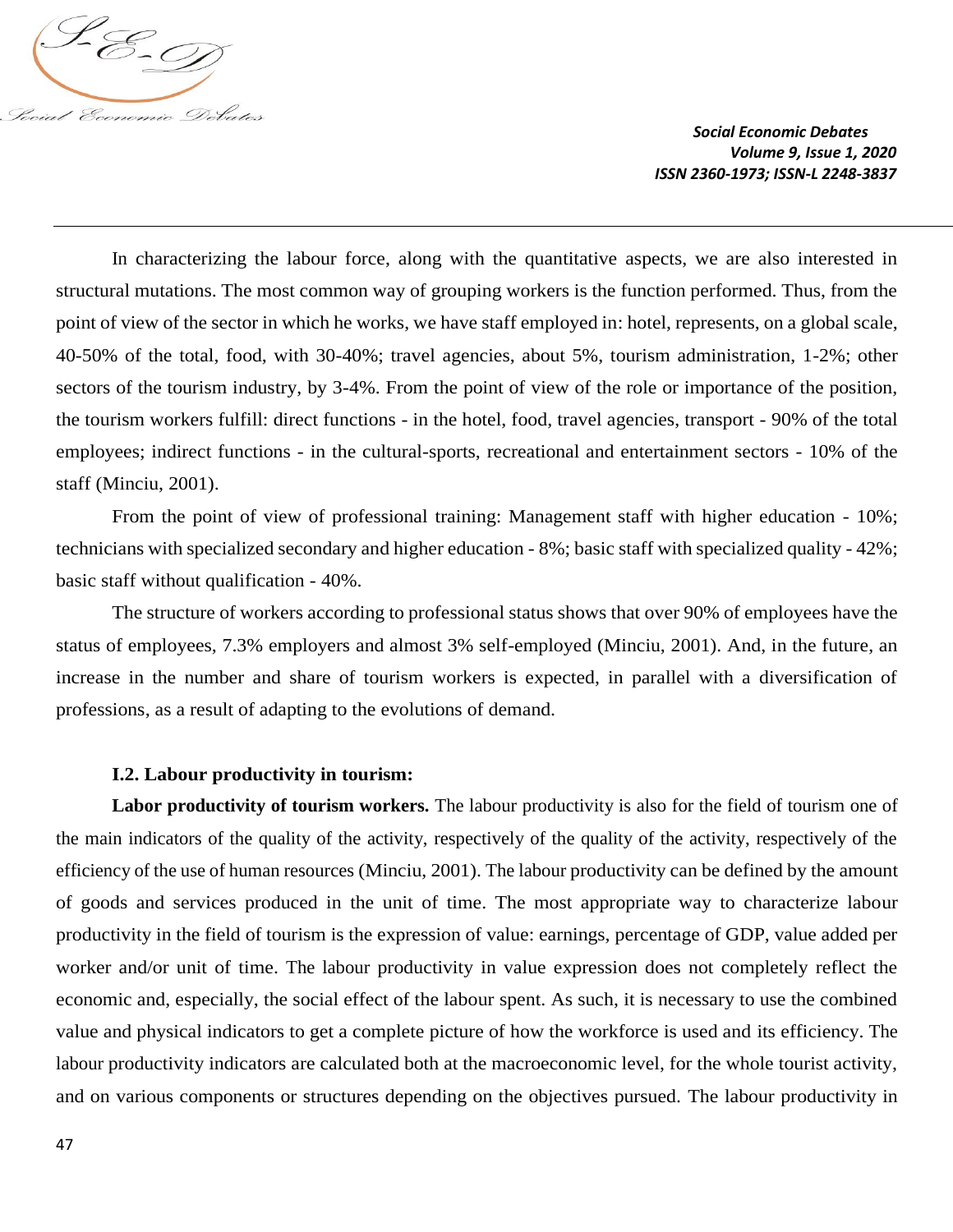

the field of tourism takes lower values than in other branches of the economy, due to the high consumption of living labour and the reduced possibilities of introducing technical progress.

The labour productivity in tourism is influenced by a number of direct and indirect factors. The category of direct factors includes: The level of training of workers. It is obvious that a high level of training allows the exercise in good conditions of the functions and obtaining superior performances. Work organization, i.e. the need for scientific work organization in order to reduce labour consumption and streamline the activity.

Degree of technical endowment. It is obvious that a superior technical endowment with high performance devices will allow you to obtain better results. The category of indirect factors includes: the level of prices and tariffs and their modification; the seasonality of the tourist activity; structure of tourists. In the category of determinants of labour productivity in tourism we can include: the location of units to the main orientations of passenger flows, the attractiveness of different areas, the reputation of holiday destinations among tourists, with effects on demand and activity.

Staff interest. Achieving the objectives regarding the development of the activity and the improvement of the quality of the services, in connection with the saving of the social work and the increase of the productivity, supposes the creation of an adequate system of co-interest of the works, of their remuneration. For an employee, remuneration means first of all a source of income that ensures his existence, but which also offers him security, independence, a certain social status.

For the company, the remuneration represents a cost, an expense - often the most important - that will affect the financial results; then it is also seen as a lever for the development, attraction and loyalty of workers. The remuneration system must ensure - from an economic, material point of view - a reward for the work done by each worker, a reward for individual and collective performance; at the same time, the achievement of the general objectives of the organization, branch or field of activity must be taken into account. Remuneration takes the form of salary, to which are added various prizes and bonuses depending on the individual or group results, as well as other benefits and facilities. In establishing the forms of remuneration and, especially, the level of rewards, it is necessary to respect some principles, focused on two directions: equity and performance. Regarding equity, the internal one must be pursued, aiming at achieving